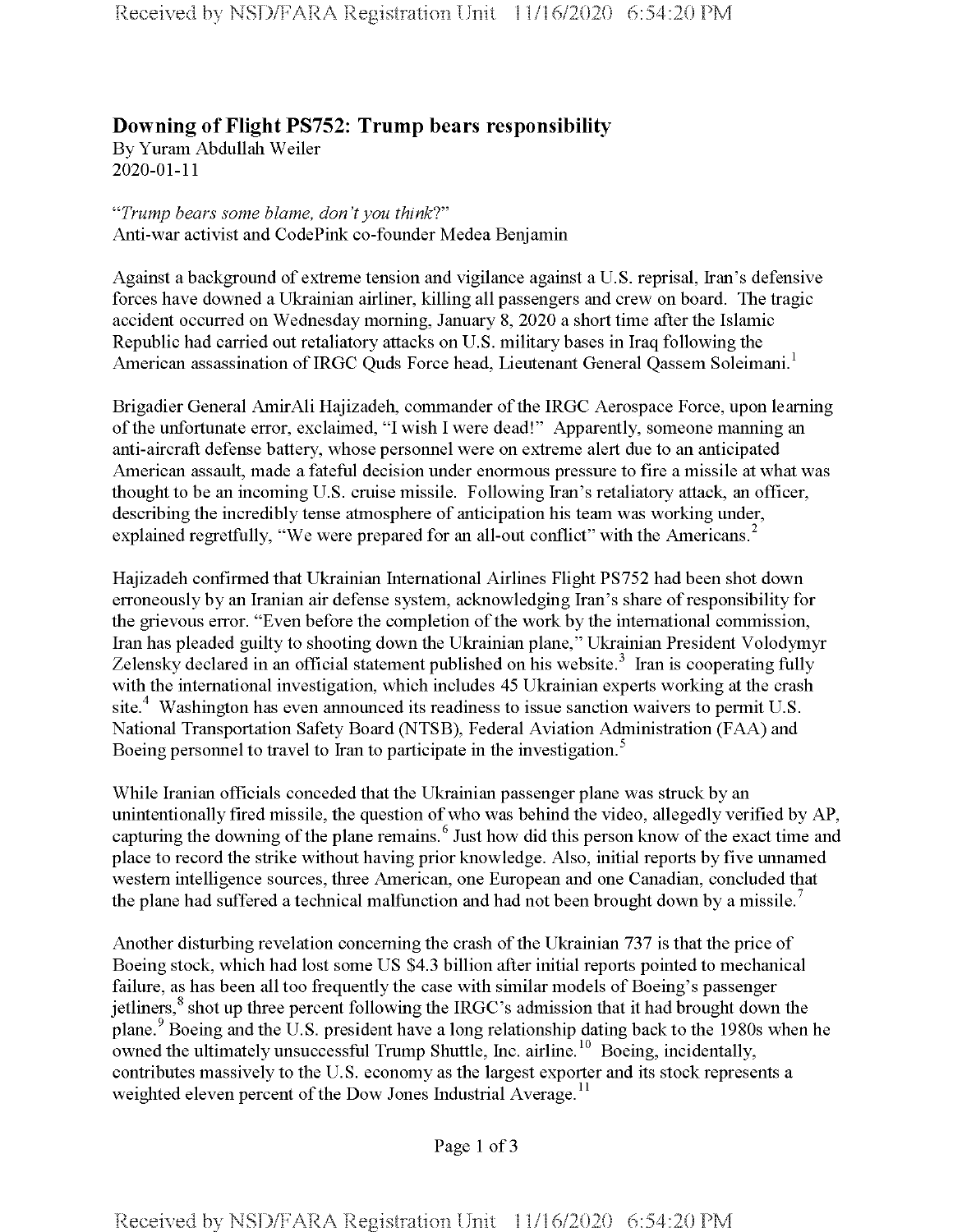Trump himself intervened in March 2019 to block the FAA from grounding the 737 MAX, as had the European Union's aviation safety regulator, following a conversation with Boeing CEO Dennis Muilenburg about the safety of the airplane.<sup>12</sup> The shooting down of UIA Flight PS752 is also the second time in recent years that Ukraine has been drawn into an incident involving the downing of a civilian airliner against a background of extreme military tensions. Malaysia Airlines Flight 17 was blown out ofthe sky by a Russian Buk anti-aircraft missile while the plane was flying over eastern Ukrainian airspace on July 17, 2014.<sup>13</sup>

Iranians are all too familiar with the calamities of civilian airliners mistakenly identified as military targets and fired upon, with the subsequent loss of loved ones and friends. On July 3, 1988, Captain William C. Rogers III, commanding the U.S. Aegis missile cruiser USS Vincennes, ordered an attack on Iran Air Flight 655, killing all 290 passengers on board. Rogers misidentified the civilian Airbus 300 for an F-14 Tomcat jet fighter, despite that the IFF transponder on the Iranian passenger aircraft was squawking on Mode 3, identifying the jet plane as civilian and not military. While some have suggested the current Ukrainian airliner tragedy and Iran Air Flight 655 are similar, this is simply not true. Unlike Captain William Rogers, who had illegally crossed into Iranian waters, General Hajizadeh was not "picking a fight."<sup>14</sup>

Furthermore, while accepting full responsibility for what President Rouhani called an "unforgivable mistake," General Hajizadeh explained that there was no specific order given to shoot down the Boeing 737; that the missile operator had acted independently after mistakenly identifying the passenger plane for a cruise missile. "He had 10 seconds to decide," Hajizadeh explained, "He could have decided to strike or not to strike and under such circumstances he took the wrong decision." President Rouhani vowed, "The perpetrators of this unforgivable mistake will be prosecuted."<sup>15</sup> Alluding to the leading role played by the American president in precipitating the catastrophe, Foreign Minister Zarif noted, "Human error at time of crisis caused by U.S. adventurism led to disaster."<sup>16</sup>

By escalating tensions and fears ofwar in the region, Trump bears a good measure of responsibility for this tragedy. The renegade U.S. president had threatened to strike 52 cultural sites, among which "some at a very high level & important to Iran & the Iranian culture."<sup>17</sup> should the Islamic Republic dare to retaliate for his personally-ordered assassination raid resulting in the martyrdom of General Soleimani. Hence, there should be no question as to why Iran's defense forces were on the highest level of alert, bracing for a counter-retaliation by the Americans following the strike on the two U.S. bases in Iraq.

Had the maniac in the White House not shredded the JCPOA, ramped up tensions with sanctions and bellicose rhetoric, and supported covert and overt attacks on Iran, culminating in the assassination of General Qassem Soleimani and criminal threats of terrorism against cultural heritage sites in Iran, perhaps this tragedy would not have happened. Perhaps the person responsible for firing the missile that downed the ill-fated 737 aircraft might not have felt so threatened as to require immediate defensive action. Perhaps 82 Iranians, and the remainder of the 176 passengers and crew,  $^{18}$  would be alive today.

Page 2 of <sup>3</sup>